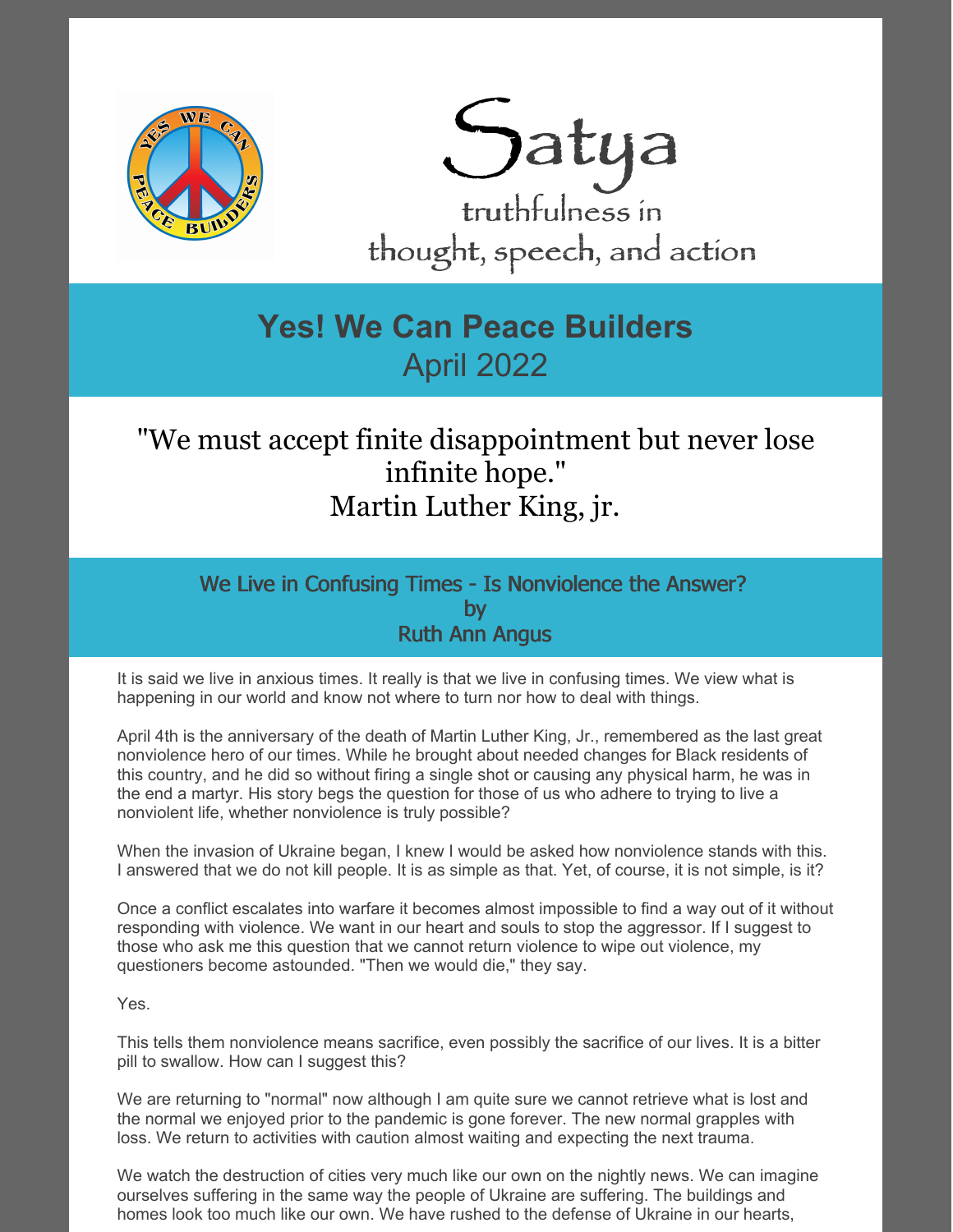suffered silently along with them as we watch their cities burn, and wish for the destruction of the Russian troops and their leader. We revile the enemy even though our enemies are the ones who need our love the most. We offer prayers. We hang yellow sunflowers and blue banners on our doors. We identify completely.

But why is it we haven't felt the same way about the destruction of cities in Iraq, Syria, Afghanistan, Palestine, and others in the Middle East who suffer the same way with weapons we supply. Is it because their people do not look like us? Theirs homes are not like ours. Their cities not the same. How easy it is for us to empathize with what is familiar and how difficult to face the sameness of what is different. They are "them." We are "us."

Aren't all people "us?"

I cling to my neighbors and my neighborhood that thrives despite our political differences. It does not cross our minds not to care for each other. We are neighbors.

As we remember the loss of Martin Luther King, Jr., and all we have lost recently we finally realize that we harbor fear inside ourselves and our minds burn with anger. But this is not anger that we experience. It is grief.

Nonviolence tells me we do not kill people. Either we accept this or we will live in fear, anger, and grief forever.

\*\*\*\*\*\*\*\*\*\*\*\*\*\*\*\*\*\*\*\*\*\*\*\*\*\*\*\*\*\*\*\*\*\*\*\*\*\*\*\*\*\*\*\*\*\*\*\*\*\*\*\*\*\*\*\*\*\*\*\*\*\*\*\*\*\*\*\*\*\*\*\*\*\*\*\*\*\*\*\*\*\*\*\*\*\*\*\*\*\*\*\*\*\*\*\*\*\*\*\*\*\*\*\*\*\*\*\*\*\*

For those of you who receive this that are local to the Central Coast of California, I invite you to join us on Tuesday, April 6th at 2 PM at the Estero Bay Methodist Church Hall, 3000 Hemlock Avenue, Morro Bay. We will drink the tea of peace and gather around the table to talk about grieving and our helplessness, our anger, and what to do with it, our fears and how to dispel them.